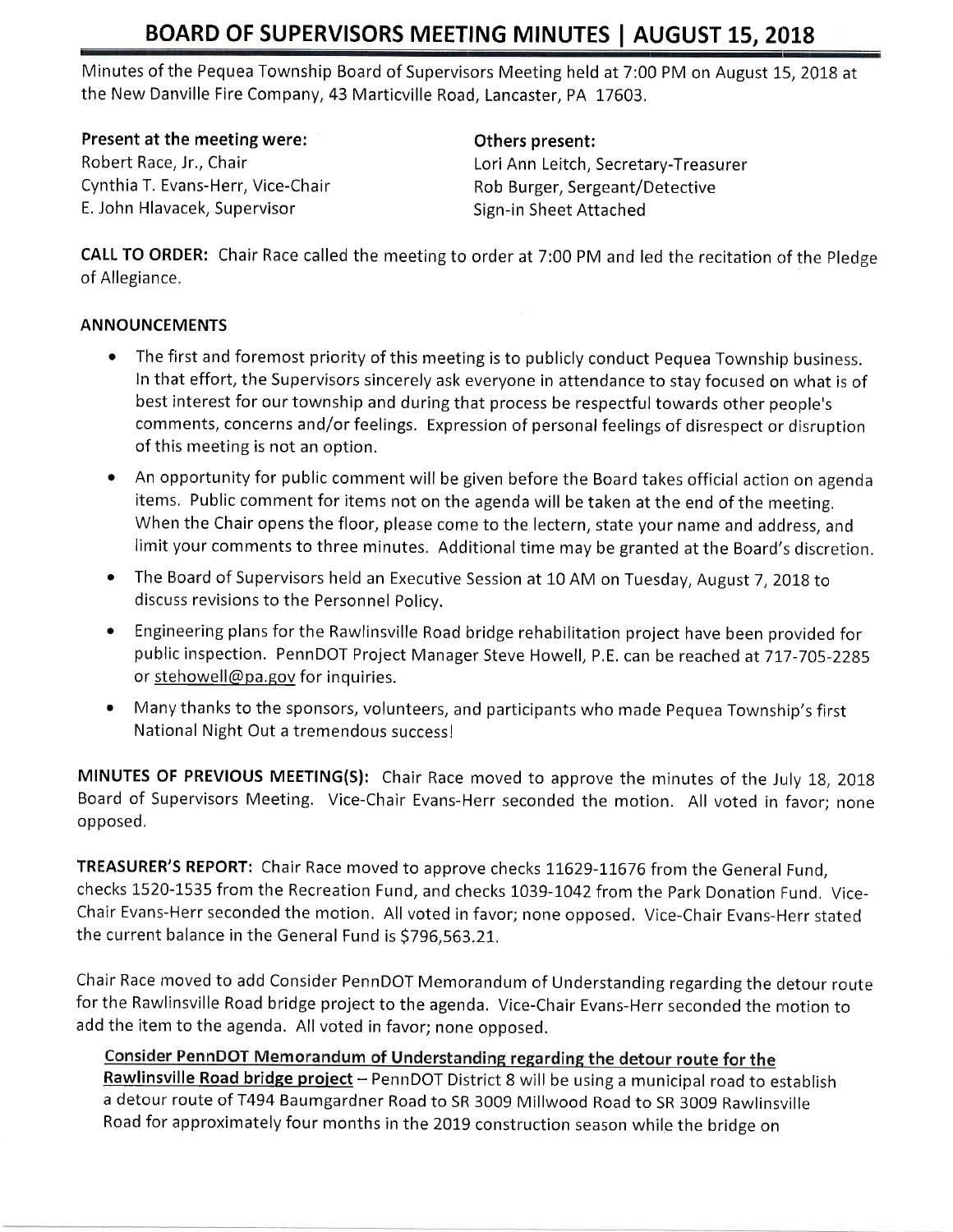Rawlinsville Road is restored, Vice-Chair Evans-Herr moved to authorize the Chair of the Board of Supervisors to execute the PennDOT Memorandum of Understanding regarding the detour route for the Rawlinsville Road bridge project. Chair Race seconded the motion. All voted in favor; none opposed.

Southern Regional Police Department - Sergeant/Detective Rob Burger delivered the police report for July 2018.

Jackie Johns of 23 Pine Lane asked why Southern Regional Police activity does not appear in the newspaper often. Sergeant/Detective Burger replied the Chief posts updates on the Crime Watch website. Vice-Chair Evans-Herr added the newspaper determines which incidents it will print.

## OLD BUSINESS:

- 1. Review Noise Ordinance Chair Race moved to table this item. Vice-Chair Evans-Herr seconded the motion. All voted in favor; none opposed.
- 2. Consider updates to the Public Works Operations Manual Chair Race moved to table this item. Vice-Chair Evans-Herr seconded the motion. All voted in favor; none opposed.
- 3. Consider draft Pequea Pulse newsletter and mailing Chair Race moved to table this item. Vice-Chair Evans-Herr seconded the motion, All voted in favor; none opposed.
- 4. Consider Summerfield street dedication Nathan Pipitone, developer of the Summerfield project, stated all of the streets were designed in accordance with the Township's requirements. On behalf of the Summerfield Board of Directors, Melissa Ransing of 5I7 Moreland Court North asked the Township to take dedication of the roads in the Summerfield development.

Vice-Chair Evans-Herr confirmed the City of Lancaster has taken dedication of the water main but the Suburban Lancaster Sewer Authority (SLSA) has not taken dedication of the sewer lines, Vice-chair Evans-Herr suggested the homeowners' association start with SLSA.

chair Race said he would not consider dedication until the project is finished. Mr. Pipitone anticipates completion at the end of 2019.

supervisor Hlavacek cited the decision from the 2006 conditional Use Hearing. "Applicant shall not offer any street or alley in summerfield, including Summerfield Drive, for dedication to the Township," Mr, pipitone clarified that he, the developer referred to as the applicant in the decision, is not offering the streets; the homeowners' association is,

Supervisor Hlavacek continued, "...all streets, alleys, streetlights, open spaces, stormwater management facilities, and all other common facilities shall be private and be owned and maintained by the Association. The Township shall have no responsibility for maintaining these facilities." Mr. Pipitone and Ms, Ransing called this an injustice. The homeowners in summerfield pay the same taxes as other pequea Township residents but do not receive the same services.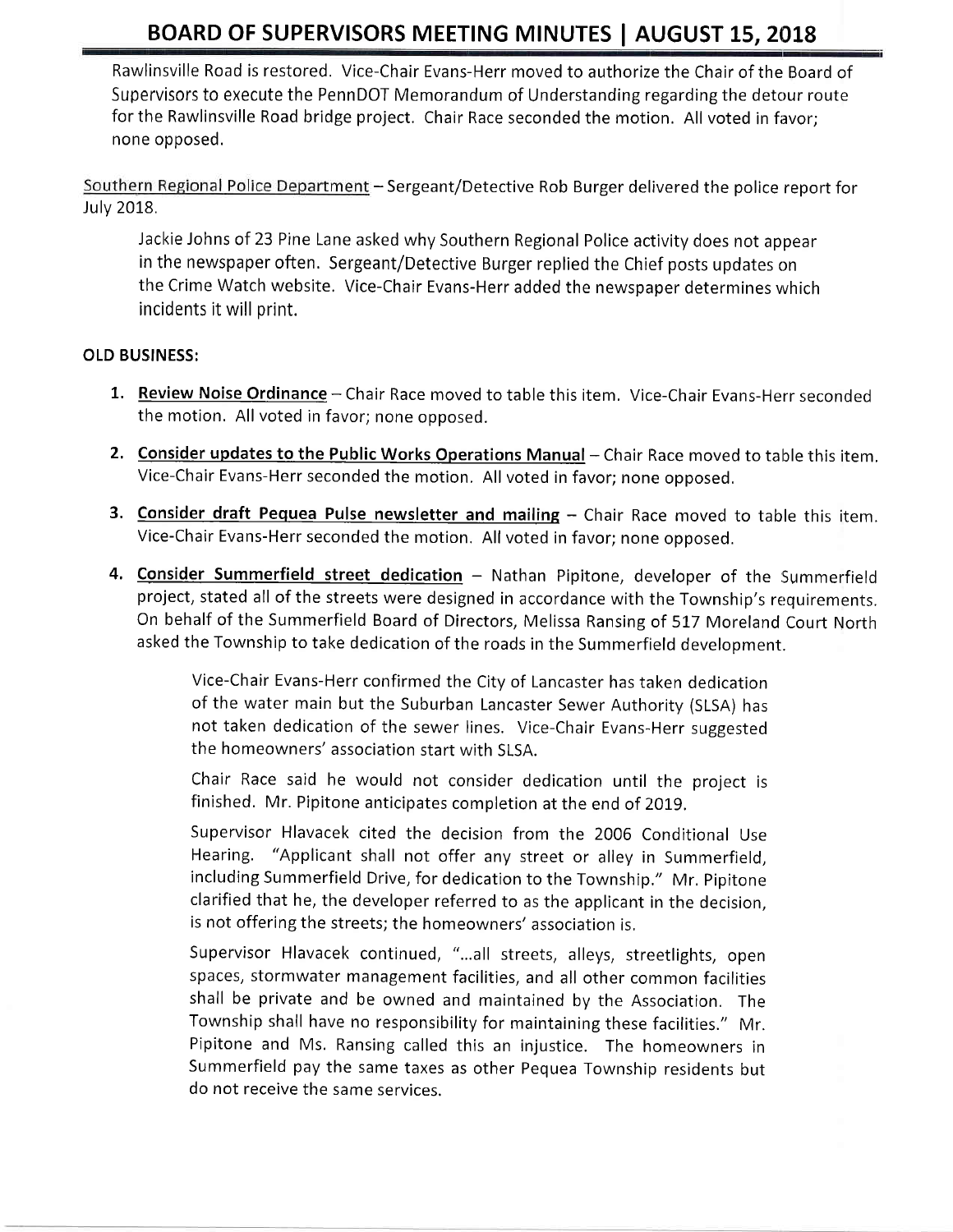K. Scott Edwards of 98 Baumgardner Road asked if the Township Engineer was consulted on this matter. Vice-Chair Evans-Herr responded affirmatively.

Rob Reidenbach of 330 Pleasant View Drive served on the Planning Commission when the Summerfield plan was presented. There were concerns about the width of the streets and hairpin turns not being able to accommodate the Township's large plow trucks, The plan was approved based on the private status of the roads.

Supervisor Hlavacek moved to take no action on this item and remove it from Old Business, Chair Race seconded the motion. Chair Race and Supervisor Hlavacek voted in favor; Vice-Chair Evans-Herr voted nay.

- 5. Discuss Hanover Engineering analysis of Herrville Rd  $-$  Chair Race moved to table this item. Vice-Chair Evans-Herr seconded the motion. All voted in favor; none opposed.
- 6. Consider advertising and hiring seasonal part-time Public Works employees for Silver Mine Park - Chair Race moved to table this item. Vice-Chair Evans-Herr seconded the motion. All voted in favor; none opposed.
- 7. Discuss Cobblestone Stormwater Evaluation The Supervisors, separately, met with the Township Engineer/Zoning Officer at the site. Vice-Chair Evans-Herr observed encroachments in the stormwater management facilities impeding the flow. Vice-Chair Evans-Herr moved to authorize the Zoning Officer to initiate enforcement action against the property owner with the filled detention basin and the property owner with a shed in the easement. Chair Race seconded the motion, Chair Race and Vice-Chair Evans-Herr voted in favor of enforcement action to have the encroachments removed; Supervisor Hlavacek voted nay,

#### NEW BUSINESS:

- 1. Discuss private road agreement for the Pipitone subdivision on Whipporwill Drive Chair Race moved to take no action on this item, Vice-Chair Evans-Herr seconded the motion. All voted in favor; none opposed.
- 2. Consider Lancaster County Planning Commission's comments regarding the proposed Zoning **Ordinance amendment** - The proposed Zoning Ordinance amendment would prohibit shortterm rentals in Pequea Township. The Lancaster County Planning Commission urged the Board of Supervisors to consider a less stringent position.

Tim Weaver of 722 Baumgardner Road stated short-term rentals can be regulated by zoning.

Vice-Chair Evans-Herr moved to authorize the Zoning Officer to draft a revised amendment to allow short-term rentals in the Agricultural Zoning District by Special Exception. Chair Race seconded the motion.

Ms. Johns reiterated Mr, weaver's comments related to zoning. Completely excluding a particular type of business would expose the Township to legal challenges. The Zoning Ordinance could limit short-term rentals to certain areas.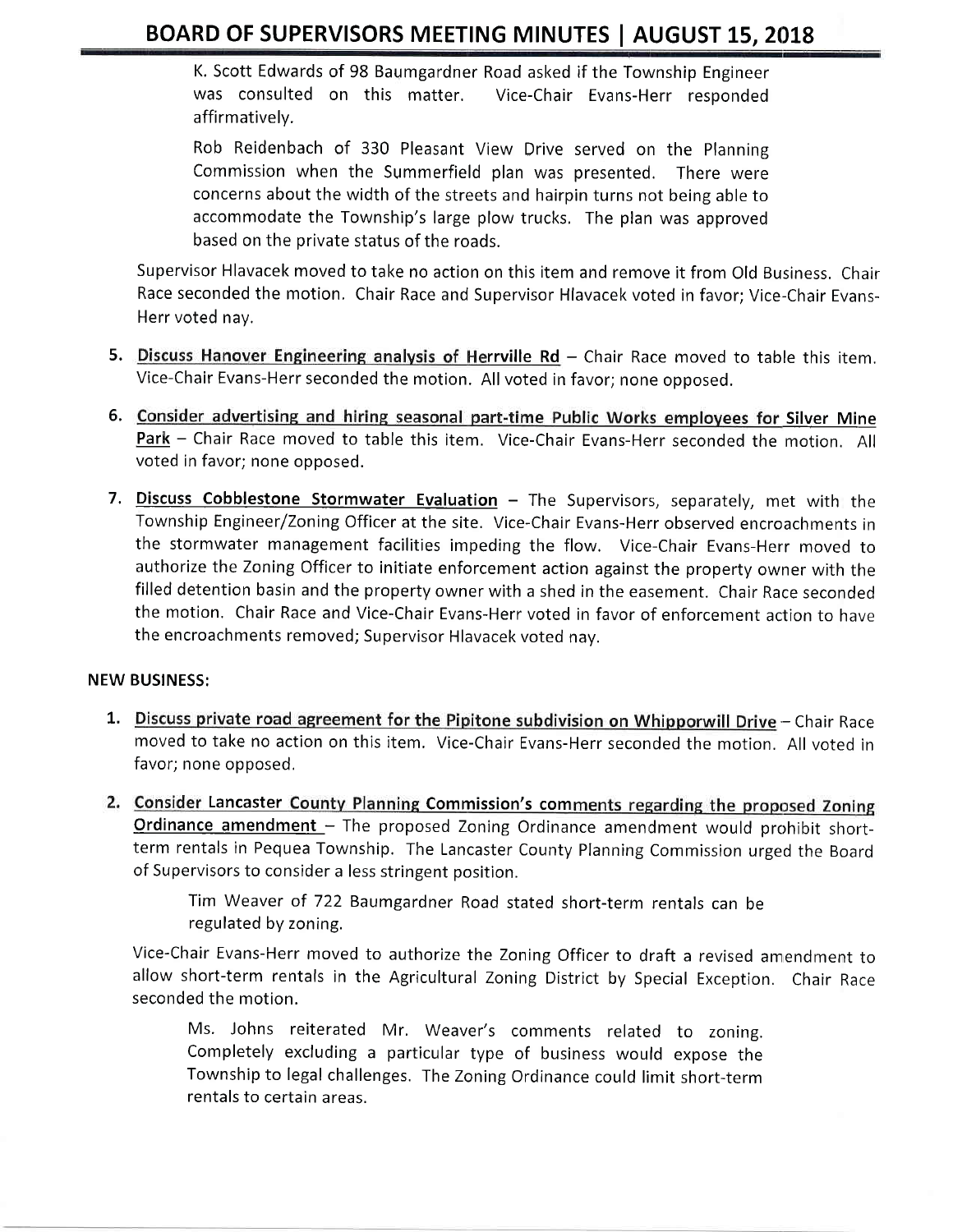Dennis Miller of 336 Pleasant View Drive would like provisions to ensure the short-term rentals are not a nuisance to residents. Vice-Chair Evans-Herr replied the Zoning Hearing Board would be able to set conditions.

Don Purdum of 129 Marticville Road said the Airbnb agreement has rigorous requirements for the property owner to follow. He encouraged the Supervisors to visit the website for more information.

Chair Race and Vice-Chair Evans-Herr voted in favor of revising the draft to allow short-term rentals in the Agricultural Zoning District by Special Exception; Supervisor Hlavacek voted nay.

- 3. Consider adopting Resolution to accept the City of Lancaster's amended and rewritten Sewer System Regulations - Vice-Chair Evans-Herr explained the wastewater collected from the Suburban Lancaster Sewer Authority's system is conveyed to the City of Lancaster's treatment plant, Changes made to the City's sewer system regulations must be formally accepted by SLSA members. Chair Race moved to pass Resolution 487-2018 to adopt the City of Lancaster's amended and rewritten sewer system regulations. Vice-Chair Evans-Herr seconded the motion. All voted in favor; none opposed.
- 4. Discuss Sewage Flow Projections The Suburban Lancaster Sewer Authority asked its members to determine if their allocation of Equivalent Dwelling Units (EDUs) will be sufficient to meet their 20-year needs. The SLSA Engineer's Report shows Pequea Township has 399 EDUs. Two hundred (200) of those have been designated for pending projects, leaving an available balance of <sup>199</sup> EDUs, Chair Race moved to leave the allocation at its current capacity, Supervisor Hlavacek seconded the motion. All voted in favor; none opposed.
- 5. Discuss Demolition Order for 242 Marticville Road Vice-Chair Evans-Herr moved to authorize the Solicitor to draft the Demolition Order for the condemned property at 242 Marticville Road. Supervisor Hlavacek seconded the motion. All voted in favor; none opposed.
- 6. Consider Traffic Signal Maintenance Contract Vice-Chair Evans-Herr moved to authorize the Chair of the Board of Supervisors to execute the Signal Service, Inc, traffic signal rnaintenance contract for a two-year period beginning September 1, 2018. Chair Race seconded the motion. All voted in favor; none opposed.
- 7. Consider Signal Service quotation to replace Vehicle Detection Loop with Video Detection System - Chair Race moved to authorize Signal Service, Inc. to replace the failed vehicle detection loop at the intersection of Long Lane and New Danville Pike with a video detection system for 53,579.00, Supervisor Hlavacek seconded the motion, All voted in favor; none opposed.
- 8. Consider disbursement of EMS Contribution from Willow Run Chair Race moved to disburse ten thousand dollars (S10,000.00) of the Willow Run EMS Contribution to the New Danville Fire Company, ten thousand dollars (\$10,000.00) to the West Willow Fire Company, ten thousand dollars (\$10,000.00) to the Southern Regional Police Department, (\$3,000.00) three thousand dollars to Lancaster EMS, and three thousand dollars (S3,ooo.0O) for Emergency Management, Vice-Chair Evans-Herr seconded the motion. All voted in favor; none opposed.
- 9. Discuss Law Enforcement Policies and Training software The Supervisors discussed using the ten thousand dollars (S10,000.00) disbursed to the Southern Regional police Department from the Willow Run EMS Contribution to buy policy management software. Chair Race moved to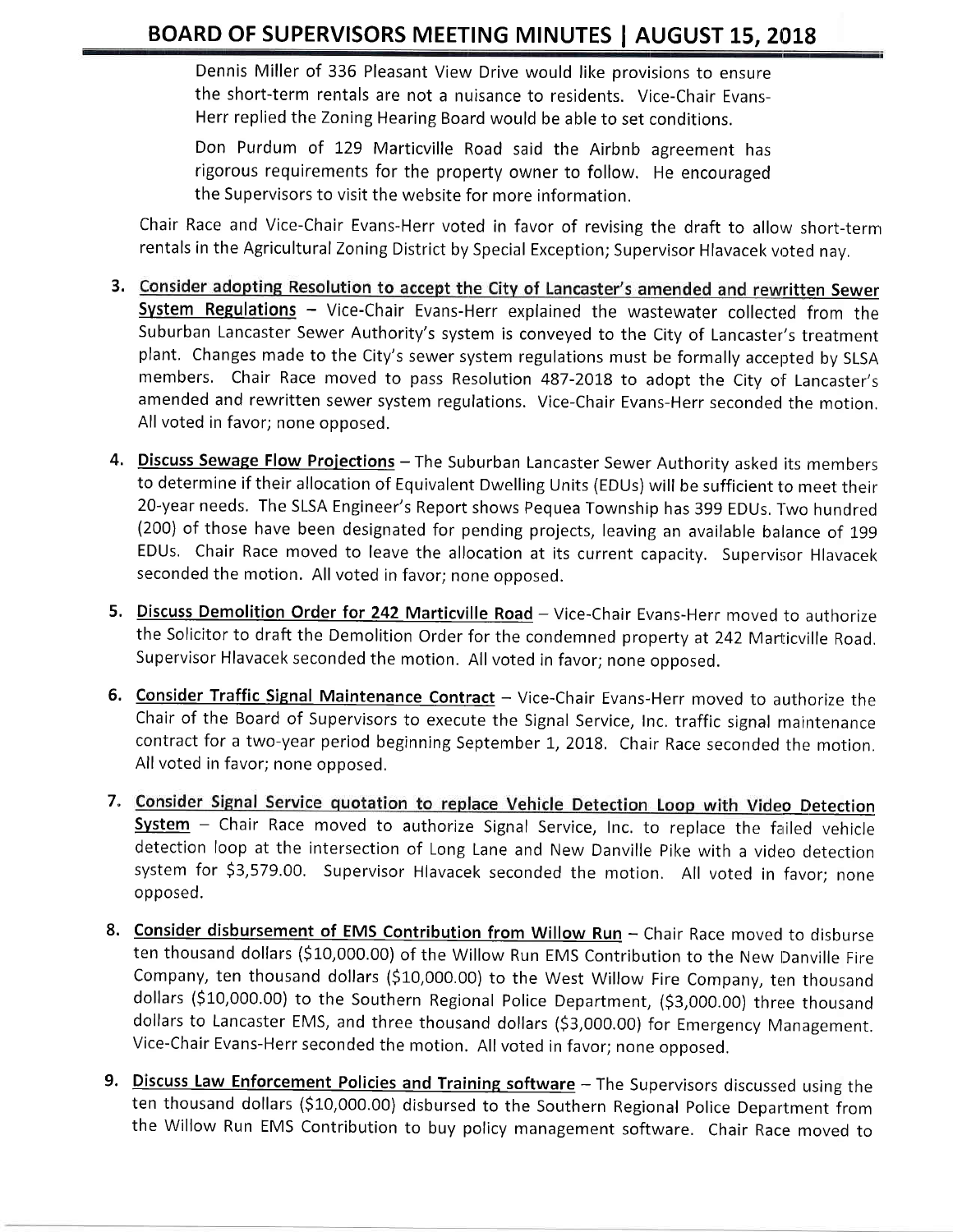authorize the Chief of Police to purchase Law Enforcement Policies and Training software. Supervisor Hlavacek seconded the motion. All voted in favor; none opposed.

- 10. Discuss Police Department name change Chair Race moved to authorize changing the name of the Southern Regional Police Department to the Pequea Township Police Department effective January 1, 2019. Vice-Chair Evans-Herr seconded the motion. All voted in favor; none opposed.
- 11. Consider adopting Resolution to change signers on Southern Regional Police Commission account - Vice-Chair Evans-Herr moved to adopt joint Resolution 488-2018 designating Conestoga Township Supervisor William Rankin as an authorized signer on the Southern Regional Police Commission account replacing Charles Timothy Byers. Chair Race seconded the motion, All voted in favor; none opposed.
- 12. Consider adopting Resolution to re-purpose the Park Donation Fund Chair Race moved to adopt Resolution 489-2018 to authorize changing the name of the Pequea Township Park Donation Fund to the Pequea Township Donation Fund and to maintain the account for the acceptance of all Township donations including, but not limited to, those intended for park activities. Vice-Chair Evans-Herr seconded the motion, All voted in favor; none opposed.
- 13. Consider dissolution of the Flagpole/Memorial Committee Chair Race moved to dissolve the Flagpole/Memorial Committee. Vice-Chair Evans-Herr seconded the motion.

Earl Houghton of 339 Pleasant View Drive expressed concern about the sinking foundation. Mr, Weaver, Chair of the Park and Recreation Board. responded they will tamp the sand under the bricks.

All voted in favor of dissolving the Flagpole/Memorial Committee; none opposed.

- 14. Discuss funding of Stormwater projects in Silver Mine Park Chair Race moved to table this item to Old Business. Vice-Chair Evans-Herr seconded the motion. All voted in favor; none opposed.
- 15. Consider authorizing Eagle Scout project in Silver Mine Park Vice-Chair Evans-Herr moved to authorize Shawn Splain to construct wood duck boxes in Silver Mine Park for his Eagle Scout project, chair Race seconded the motion. All voted in favor; none opposed,
- 16. Consider employee rate increases Vice-Chair Evans-Herr moved to authorize a three percent (3%) rate increase for non-uniformed employees who had service anniversaries during the petitioning period for AFSCME representation. Supervisor Hlavacek seconded the motion,

Ms. Johns inquired as to why salaries are not being negotiated by the union. Chair Race informed her negotiations have not yet commenced. Vice-Chair Evans-Herr added a collective bargaining agreement would not be effective immediately. The terms would need to be budgeted.

All voted in favor of the increase for non-uniformed employees; none opposed,

17. Consider scheduling Budget Workshops - Chair Race moved to schedule budget workshops on September 27 at 10:00 AM, October 11 at 10:00 AM, October 25 at 6:30 PM, November 8 at 10:00 AM, and a budget adoption meeting on December 6 at 7:00 PM. Vice-Chair Evans-Herr seconded the motion. All voted in favor; none opposed.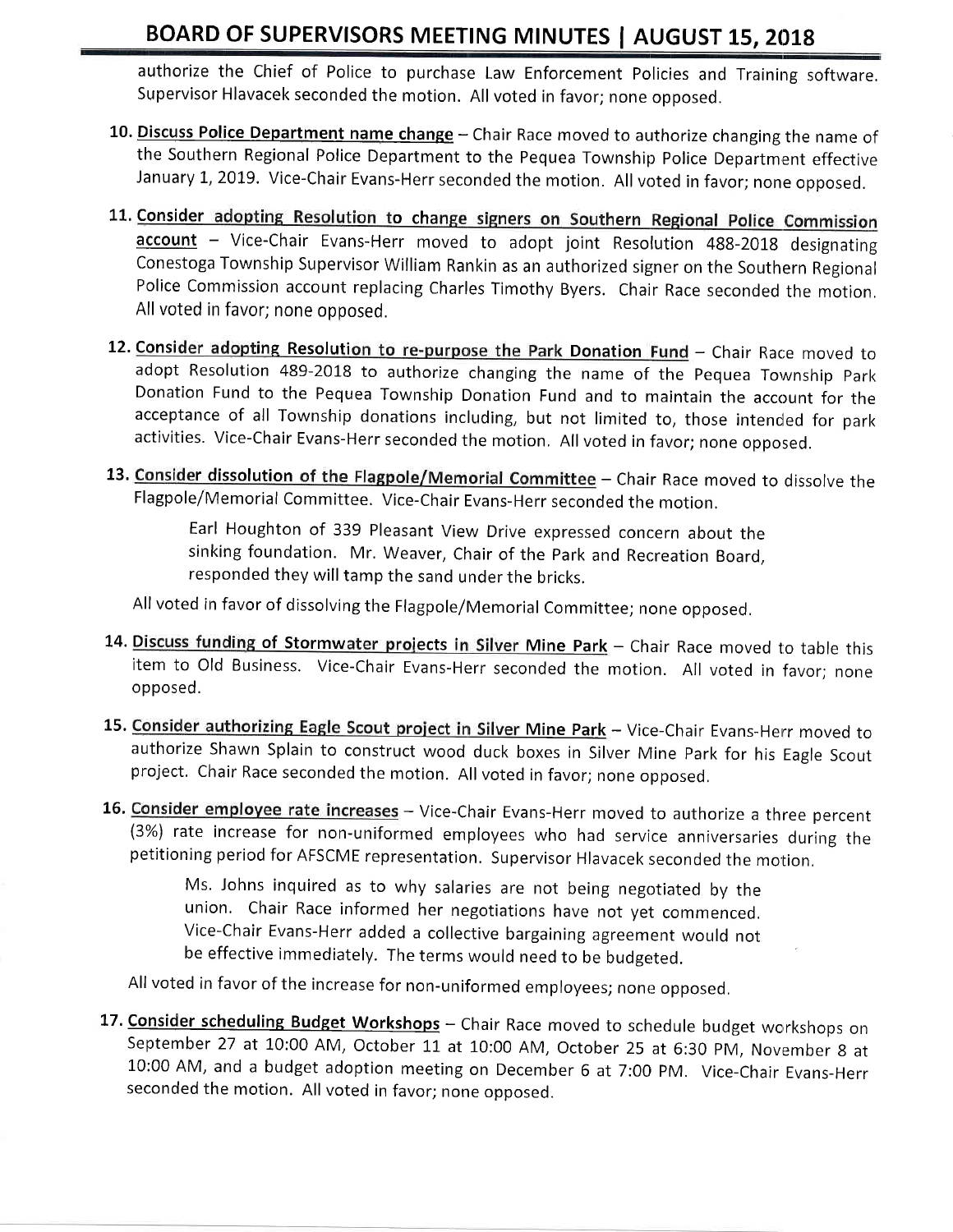## REPORTS/UPDATES:

Fire Company Consolidation Committee - Ken Stauffer, President of the New Danville Fire Company, provided a brief update on the fire companies' progress towards consolidation. On behalf of both the New Danville Fire Company and the West Willow Fire Company, President Stauffer requested a copy of the Fire Protection Evaluation Committee's report.

Vice-Chair Evans-Herr moved to add Consider Fire Companies' request for a copy of the Fire protection Evaluation Committee's Report to the agenda, Chair Race seconded the motion, All voted in favor; none opposed.

Consider Fire Companies' request for a copy of the Fire Protection Evaluation Committee's Report -Chair Race, Vice-Chair Evans-Herr, and Supervisor Hlavacek all stated they have not seen the Fire Protection Evaluation Committee's report.

Tom Haas of 2194 New Danville Pike questioned the Board forcing the fire companies to consolidate based on a report they have not seen. Vice-Chair Evans-Herr responded the report was read to the fire companies; the Fire Protection Evaluation Committee does not want it circulated to the general public. Mr. Haas objected to the secrecy. He believes something is amiss.

Brad Shenk, Chief of the New Danville Fire Company, stated no report was ever read to the fire companies. They would like to see the Fire Protection Evaluation Committee's recommendations.

Chair Race moved to authorize Supervisor Hlavacek to obtain a copy of the Fire Protection Evaluation Committee's report from committee member Nathan Pipitone or the Township Solicitor to be given to the fire companies before their meeting on September 5, 2018. Supervisor Hlavacek seconded the motion. All voted in favor; none opposed.

Pequea Township Road Crew - Road Liaison's Update on File

Zoning/Code Enforcement Officer - Report on File

Pequea Township Zoning Hearing Board - Ms. Johns, Chair of the Zoning Hearing Board, asked if the Board of Supervisors intends to appeal the ruling on the Schelling property at 330 Baumgardner Road. Chair Race replied the matter is not on this agenda,

#### PUBLIC COMMENTS:

Public comment for items not on the agenda will be taken at this time.

Mr. Edwards expressed concerns about park staffing, liability insurance, and Vice-Chair Evans-Herr's unauthorized purchase of a heater for the barn. After an intense exchange, Vice-chair Evans-Herr excused herself from the meeting at 9:19 pM,

Mike Kuntz of the New Danville Fire Company thanked the residents of pequea Township for their support. NDFC used the proceeds from their spring fund drive to improve the safety of the floors in their engine bay.

Kim Frey of 29 Whipporwill Drive requested an update on the measures being taken to manage the stormwater on Long Lane Acres, Chair Race said the Engineer will be evaluating that area soon.

Mr. Houghton feels he is being harassed by Vice-Chair Evans-Herr. He wants the derogatory remarks to cease, Chair Race suggested holding a personnel meeting to address the problem.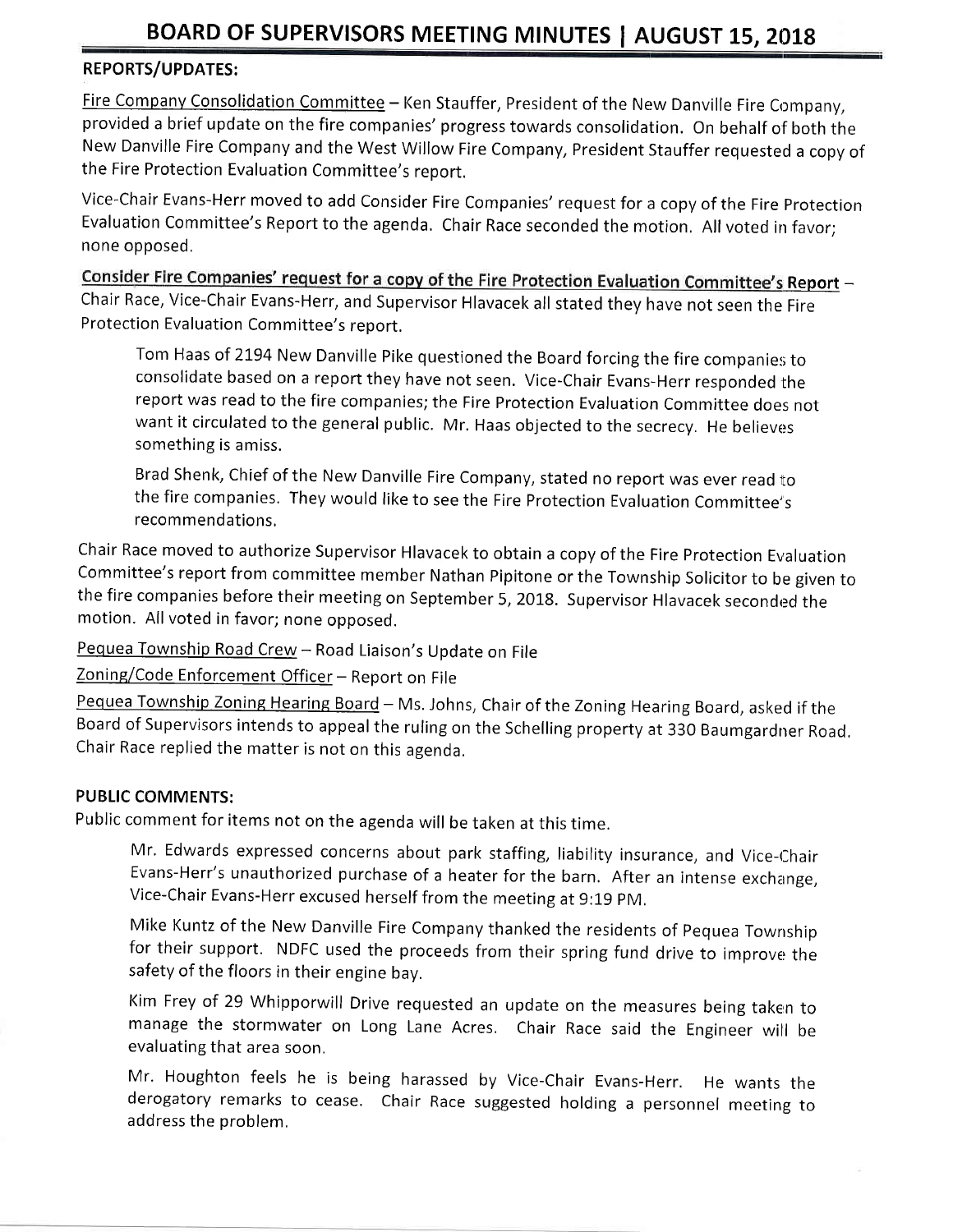Mr. Reidenbach stated Vice-Chair Evans-Herr has a history of abusing employees, The high turnover and union can be attributed to her.

Mr. Haas recommended moving Public Comments to the beginning of the agenda.

Ms, Johns complained about the milkweed being mowed at the park. She believes Vice-Chair Evans-Herr and Mr. Weaver should be given credit for all the work they are doing at Silver Mine Park.

Mr. Miller feels Vice-Chair Evans-Herr attacks residents who disagree with her.

Jere Goretzke of 3 Newswanger Road is shocked by the amount of turnover,

ADJOURNMENT: Chair Race adjourned the meeting at 9:39 pM.

Respectfully Submitted,

Lori Ann Leitch, Secretary